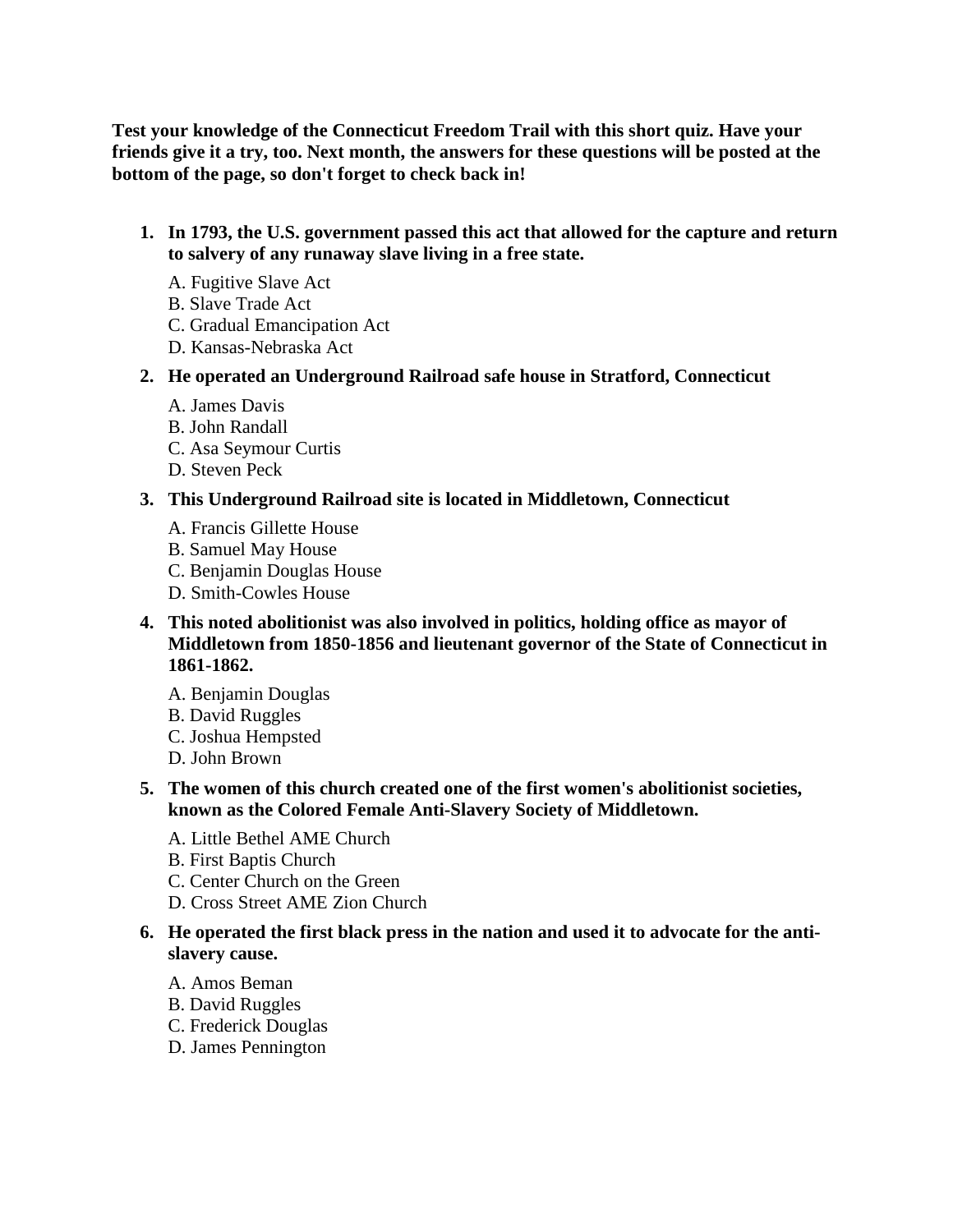- **7. Named for its founders, this area in Stonington represents a typical 19th century industrial town with a rich documented history of participation in the movement to abolish slavery.** 
	- A. Shaker Village
	- B. Hempsted Historic District
	- C. Greenmanville Historic District
	- D. Jail Hill Historic District
- **8. He established the New York Committee of Vigilance, which fought against the kidnapping or re-capture of free blacks and former slaves.** 
	- A. David Ruggles
	- B. Amos Beman
	- C. James W.C. Pennington
	- D. Edward A. Bouchet
- **9. She permanently moved to Hartford in 1864 and resided on Forest Street from 1873 until her death in 1896.** 
	- A. Prudence Crandall
	- B. Harriet Beecher Stowe
	- C. Abby Smith
	- D. Sarah Harris
- **10. Frederick Douglas spoke at the Methodist Church in this Hartford County town at an anti-slavery convention in 1843.** 
	- A. Manchester
	- B. Bridgeport
	- C. Torrington
	- D. Meriden
- **11. His home, built in 1803, operated as a tavern for many years and may have served as an Underground Railroad station in Torrington.** 
	- A. Sandy Archer
	- B. John Brown
	- C. Lyman Beecher
	- D. Isaiah Tuttle
- **12. This home in Fairfield county was owned by abolitionist William Wakeman in the years before the Civil War.** 
	- A. The Ovals
	- B. Friendship Valley
	- C. Old State House
	- D. The Beeches
- **13. This 19th Century entrepreneur experimented with growing cotton and tobacco in Deep River, Connecticut.** 
	- A. Samuel May
	- B. Eli Whitney